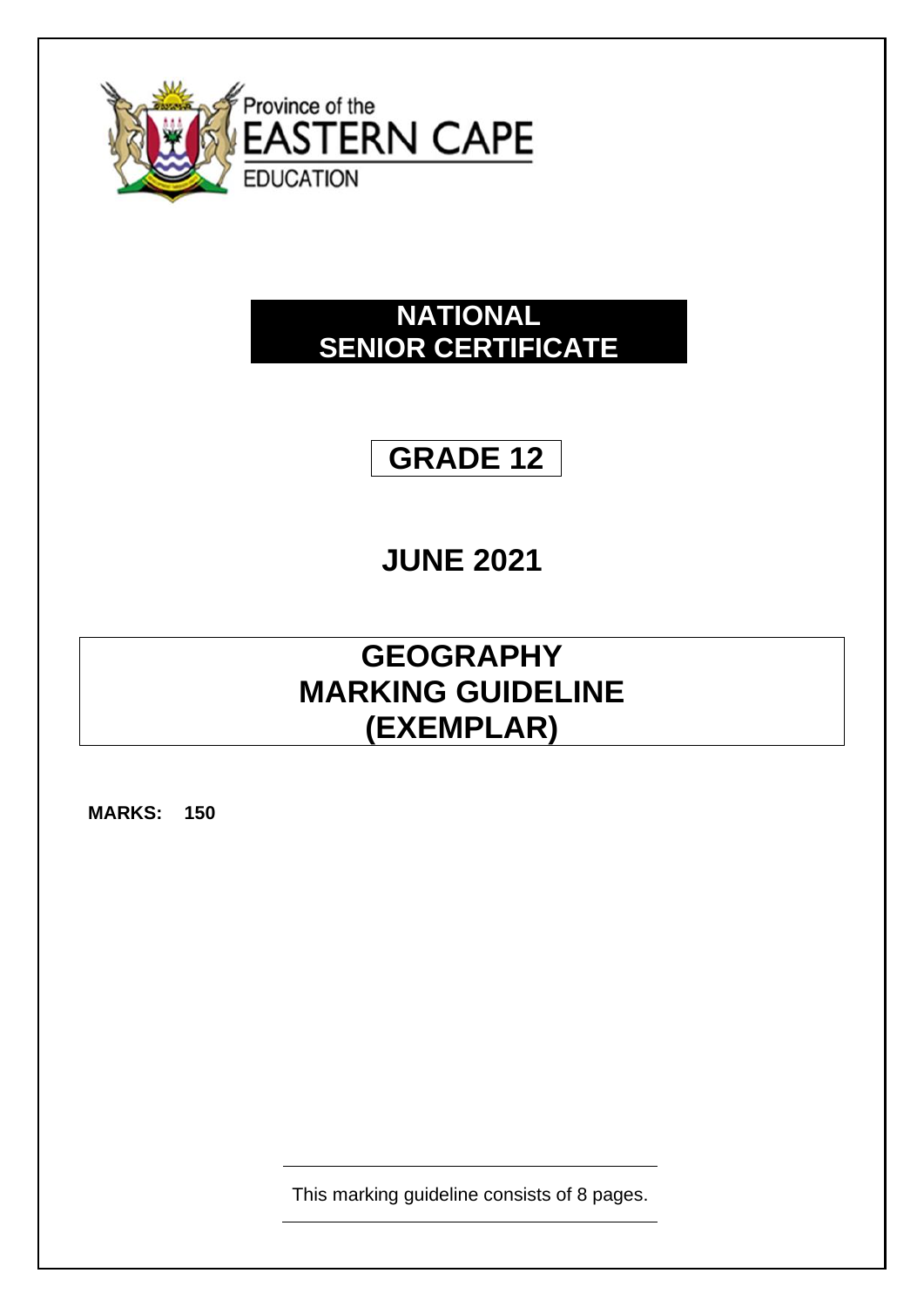#### **SECTION A**

#### **QUESTION 1: WEATHER AND CLIMATE**

- 1.1 1.1.1 Cumulonimbus (1)
	- 1.1.2 southern
	- 1.1.3 easterly (1)
	- 1.1.4 Clear skies (1)
	- 1.1.5 outside (1) (5x 1) (5)
- 1.2 1.2.1 Isotherms (1)
	- 1.2.2  $12 \degree C$  (1)
	- 1.2.3 rural areas (1)
	- 1.2.4 CBD (1)
	- 1.2.5 A to B (1) (5)
- 1.3 1.3.1 Air pressure (1) (1 x 1) (1)
	- 1.3.2 South Atlantic high further north indicating the northward migration of the ITCZ (1) South Indian high further from the land (1) Clear skies over the interior (1) Kalahari high dominant over the interior (1) (**Any ONE**) (1 x 1) (1)
	- 1.3.3 Descending air is stronger than the convection stream during winter (2) The inversion layer will be pushed towards/beyond the plateau (2)
		- $(2 \times 2)$  (4)
	- 1.3.4 (a) West to east/Easterly/eastwards (1) (1 x 1) (1)
		- (b)



 $(4 \times 1)$  (4)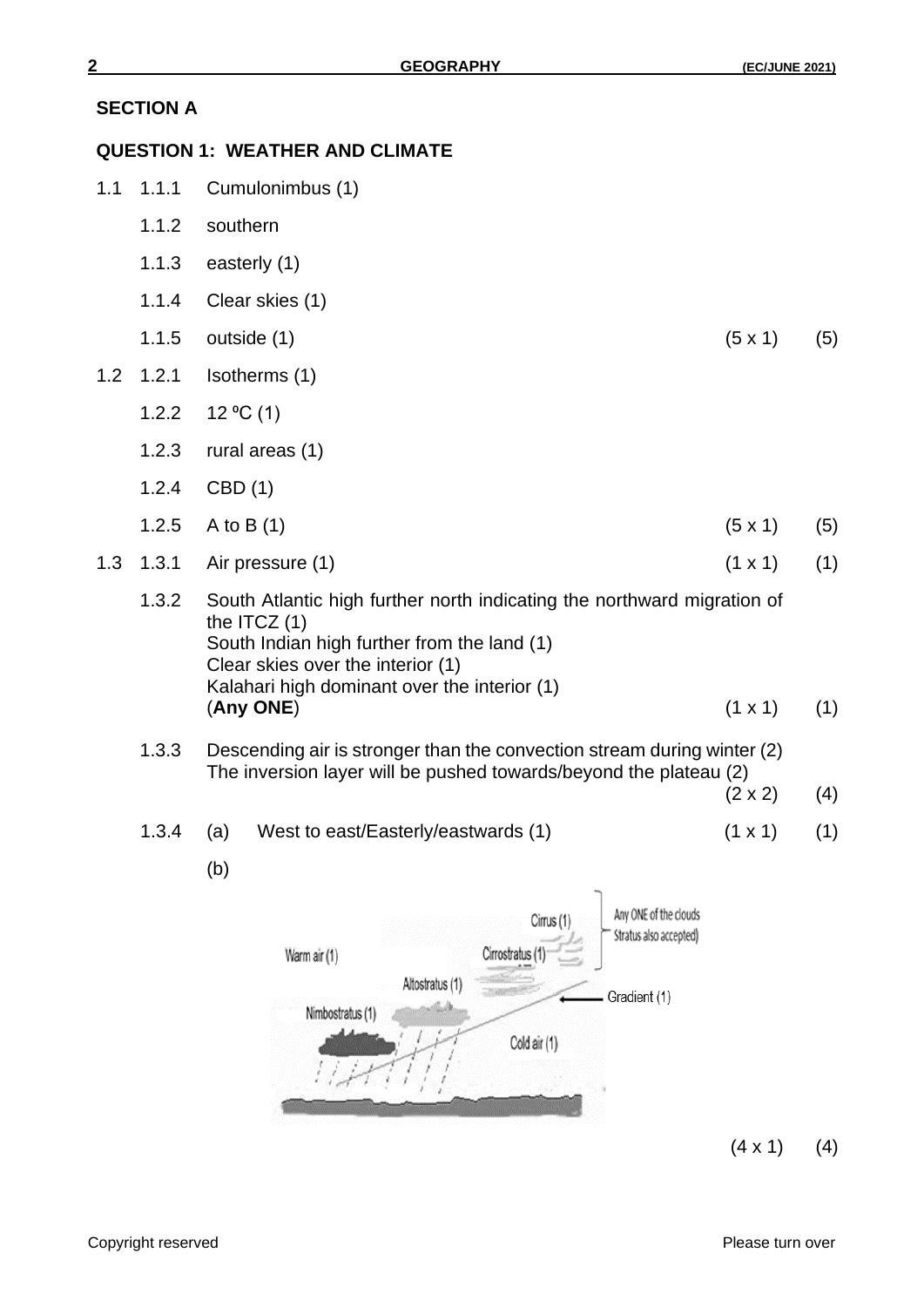(c) Clockwise movement of air around a low pressure is causing south-westerly winds at **D** and north-westerly winds at **E** (2) Onshore winds experienced at **D** and offshore winds at **E** (2)

 $(2 \times 2)$  (4)

#### 1.4 1.4.1 Meeting of warm, moist air and cold, dry air over the interior of South Africa (2) (**CONCEPT**) (1 x 2) (2)

- 1.4.2 Summer (1) (1 x 1) (1)
- 1.4.3 Anti-clockwise movement of air from pressure system **A** causes cold, dry air to move towards the interior of South Africa (2) Anti-clockwise movement of air from pressure system **B** causes warm, moist air to move towards the interior of South Africa (2) The cold, dry air meets the warm, moist air over the interior forming the moisture front (2) (**Any TWO**) (2 x 2) (4)

#### 1.4.4 **Negative impact**

Cumulonimbus clouds cause heavy rainfall and flooding will destroy infrastructure (2)

Heavy rainfall will cause soil erosion, which makes soil infertile and affects crop production (2)

Productivity decreases due to strong winds (2)

Lightning may cause crops to catch fire (2)

Fields can become waterlogged after torrential/heavy rain, which decreases crop production (2)

Strong and gusty winds destroy crop plantations and infrastructure (2)

#### **Positive impact**

Rains will fill dams, which increases water availability through irrigation (2)

Long term effects of floods will make the soil fertile (2)

Productivity will increase (2)

(**Any FOUR**) (4 x 2) (8)

**[40]**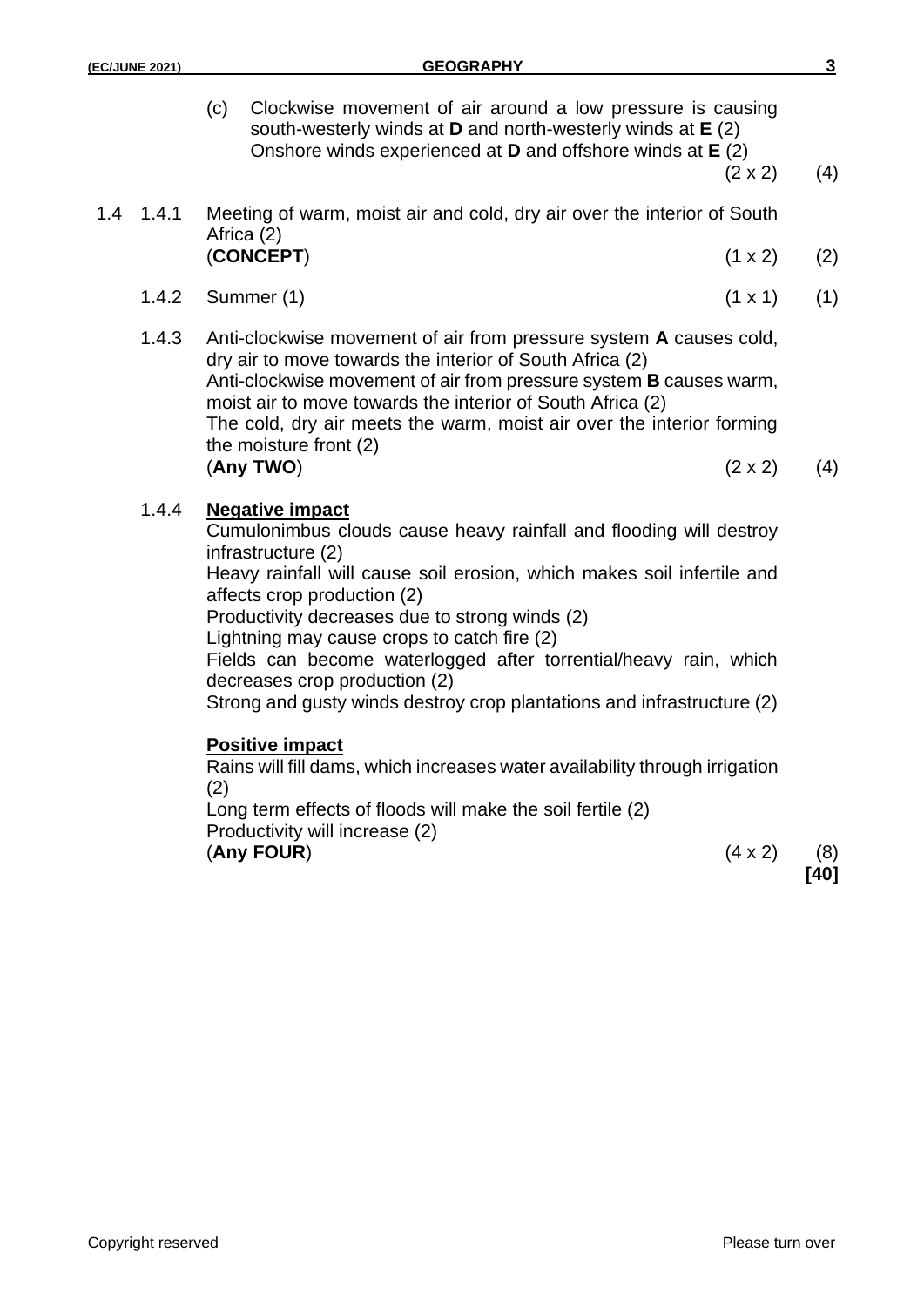| 2.1 | 2.1.1 | dendritic (1)                                                                                                                     |                |     |
|-----|-------|-----------------------------------------------------------------------------------------------------------------------------------|----------------|-----|
|     | 2.1.2 | acute angles (1)                                                                                                                  |                |     |
|     | 2.1.3 | Uniform (1)                                                                                                                       |                |     |
|     | 2.1.4 | 3(1)                                                                                                                              |                |     |
|     | 2.1.5 | interfluve (1)                                                                                                                    | $(5 \times 1)$ | (5) |
| 2.2 | 2.2.1 | Laminar (1)                                                                                                                       |                |     |
|     | 2.2.2 | Turbulent (1)                                                                                                                     |                |     |
|     | 2.2.3 | Laminar (1)                                                                                                                       |                |     |
|     | 2.2.4 | Turbulent (1)                                                                                                                     |                |     |
|     | 2.2.5 | Turbulent (1)                                                                                                                     | $(5 \times 1)$ | (5) |
| 2.3 | 2.3.1 | High lying area between two drainage basins (1)<br>(CONCEPT)                                                                      | (1 x 2)        | (2) |
|     | 2.3.2 | River A is flowing over softer rock (1)<br>River A is flowing at a lower level (1)<br>(Any ONE)                                   | $(1 \times 1)$ | (1) |
|     | 2.3.3 | It lowers the watershed (1)<br>It causes a gap in the watershed (1)<br>(Any ONE)                                                  | $(1 \times 1)$ | (1) |
|     | 2.3.4 | Increase in water volume (2)<br>River is longer (2)<br>River has more erosive power (2)<br>Starts to erode vertically again (2)   |                |     |
|     |       | (Any TWO)                                                                                                                         | $(2 \times 2)$ | (4) |
|     | 2.3.5 | The valley through which it flows is too big (2)<br>Stream has too little water (2)                                               |                |     |
|     |       | (Any ONE)                                                                                                                         | $(1 \times 2)$ | (2) |
|     | 2.3.6 | Elbow of capture (1)<br>(a)                                                                                                       | $(1 \times 1)$ | (1) |
|     |       | Tourist attraction because of the knickpoint waterfall (2)<br>(b)<br>Due to falling water, hydro-electricity can be generated (2) |                |     |
|     |       |                                                                                                                                   | $(2 \times 2)$ | (4) |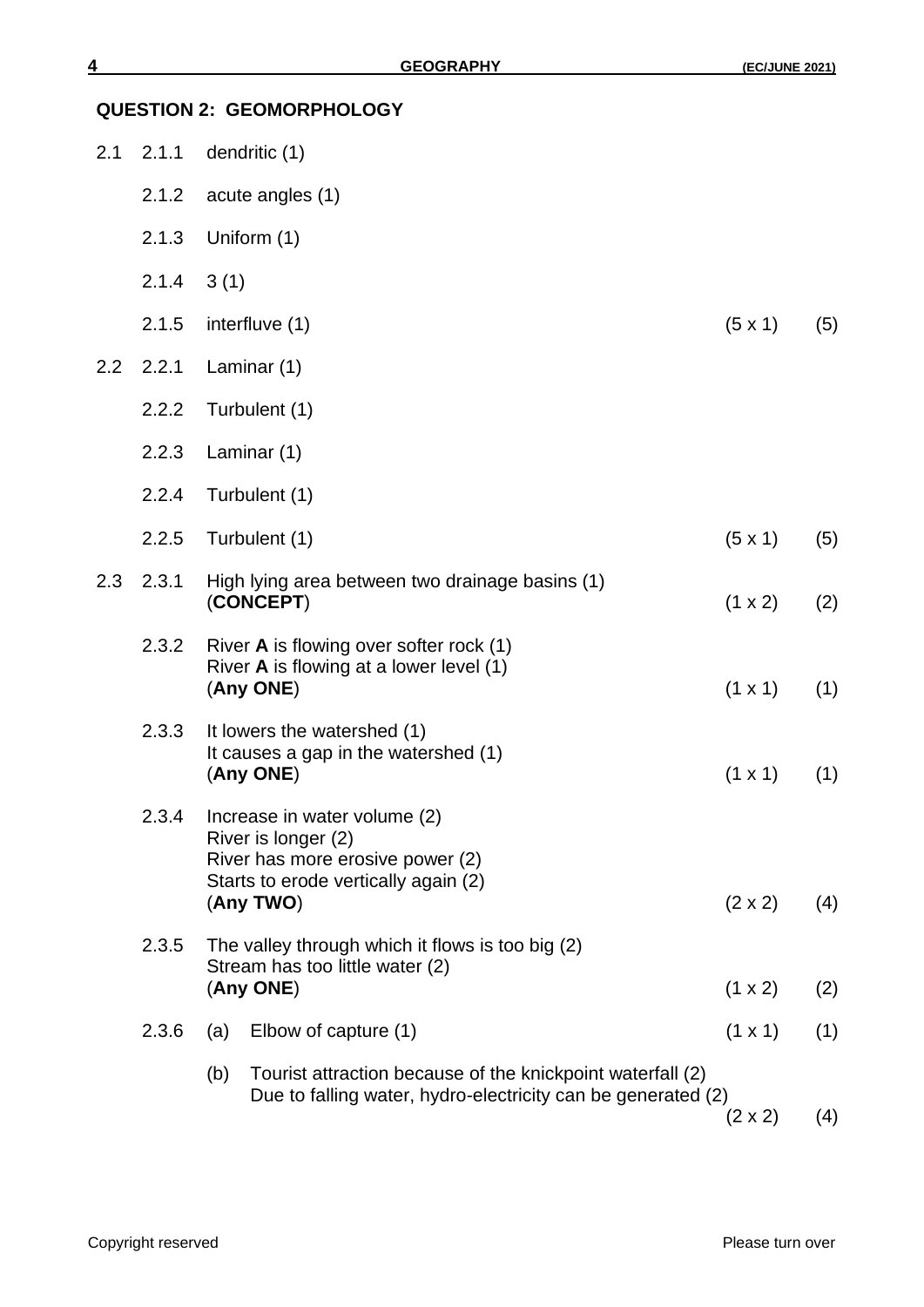|     | (EC/JUNE 2021)                                                                                                                                                                                | <b>GEOGRAPHY</b>                                                                                                                                                                                                                           | $\overline{5}$ |
|-----|-----------------------------------------------------------------------------------------------------------------------------------------------------------------------------------------------|--------------------------------------------------------------------------------------------------------------------------------------------------------------------------------------------------------------------------------------------|----------------|
| 2.4 | 2.4.1                                                                                                                                                                                         | $(1 \times 1)$<br>Permanent/Perennial (1)                                                                                                                                                                                                  | (1)            |
|     | 2.4.2                                                                                                                                                                                         | (a)<br>Upper level of the groundwater, where soil and rocks are<br>permanently saturated with water (1)                                                                                                                                    |                |
|     |                                                                                                                                                                                               | (CONCEPT)<br>$(1 \times 2)$                                                                                                                                                                                                                | (2)            |
|     |                                                                                                                                                                                               | (b)<br>In sketch $A$ the water table is higher than in sketch $B(2)$<br>$(1 \times 2)$                                                                                                                                                     | (2)            |
|     |                                                                                                                                                                                               | Continuous pumping of water from the well, will lower the water<br>(c)<br>table(2)                                                                                                                                                         |                |
|     |                                                                                                                                                                                               | The well makes the ground less saturated and decreases<br>flooding/overflow of the river (2)                                                                                                                                               |                |
|     |                                                                                                                                                                                               | (Any ONE)<br>$(1 \times 2)$                                                                                                                                                                                                                | (2)            |
|     | 2.4.3                                                                                                                                                                                         | More soil erosion will cause more silt deposits in the river, thus<br>decreasing water capacity (2)<br>Silting of the river might cause it to become non perennial (2)<br>Less infiltration will lower the water table, with a decrease in |                |
|     | groundwater flow hence decreasing the volume of water (2)<br>Less evapo-transpiration will decrease rainfall, which will affect the<br>volume of water in the long term (2)<br>$(4 \times 2)$ |                                                                                                                                                                                                                                            | (8)<br>[40]    |
|     |                                                                                                                                                                                               | <b>QUESTION 3: RURAL AND URBAN SETTLEMENTS</b>                                                                                                                                                                                             |                |
|     | $3.1 \quad 3.1.1$                                                                                                                                                                             | F(1)                                                                                                                                                                                                                                       |                |
|     | 3.1.2                                                                                                                                                                                         | C(1)                                                                                                                                                                                                                                       |                |
|     | 3.1.3 $D(1)$                                                                                                                                                                                  |                                                                                                                                                                                                                                            |                |
|     | 3.1.4                                                                                                                                                                                         | E(1)                                                                                                                                                                                                                                       |                |
|     | 3.1.5                                                                                                                                                                                         | (5 x 1)<br>A(1)                                                                                                                                                                                                                            | (5)            |
| 3.2 | 3.2.1                                                                                                                                                                                         | Threshold population (1)                                                                                                                                                                                                                   |                |
|     | 3.2.2                                                                                                                                                                                         | Invasion (1)                                                                                                                                                                                                                               |                |
|     | 3.2.3                                                                                                                                                                                         | Urban hierarchy (1)                                                                                                                                                                                                                        |                |
|     | 3.2.4                                                                                                                                                                                         | Urban sprawl (1)                                                                                                                                                                                                                           |                |

3.2.5 Urban profile (1)  $(5 \times 1)$  (5)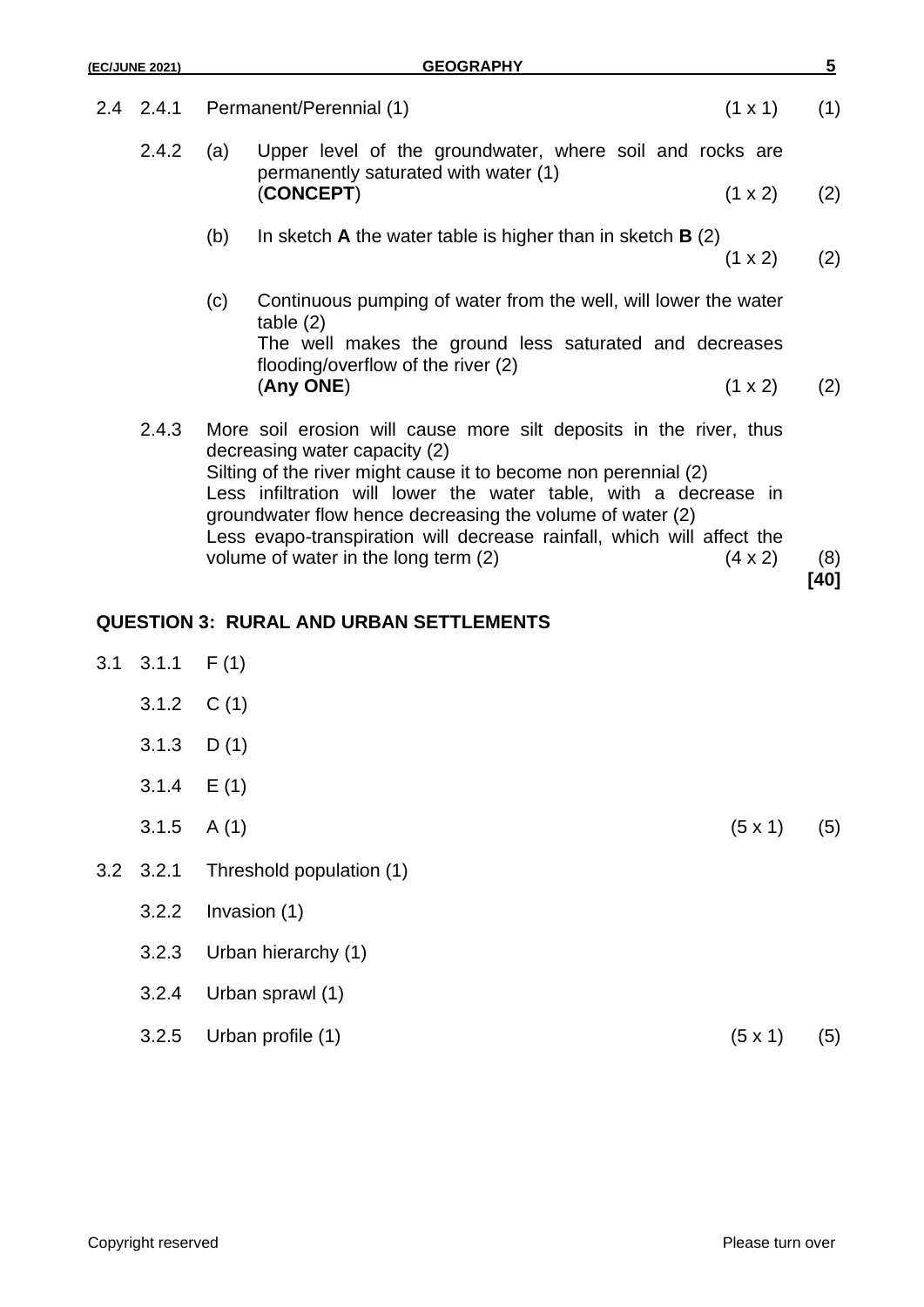| 6   |       | <b>GEOGRAPHY</b>                                                                                                                                                                                                                                                                                                                 | (EC/JUNE 2021) |             |
|-----|-------|----------------------------------------------------------------------------------------------------------------------------------------------------------------------------------------------------------------------------------------------------------------------------------------------------------------------------------|----------------|-------------|
| 3.3 | 3.3.1 | The manner in which farms and houses are arranged (1)<br>(CONCEPT)                                                                                                                                                                                                                                                               | (1 x 2)        | (2)         |
|     | 3.3.2 | Nucleated (1)                                                                                                                                                                                                                                                                                                                    | $(1 \times 1)$ | (1)         |
|     | 3.3.3 | Flat land made it easier to expand (2)<br>Fertile soil allows farmers to stay together with enough land<br>surrounding them to farm (2)                                                                                                                                                                                          | $(2 \times 2)$ | (4)         |
|     | 3.3.4 | $T$ -shape $(1)$<br>(a)                                                                                                                                                                                                                                                                                                          | $(1 \times 1)$ | (1)         |
|     |       | (b)<br>Main roads joining in a T-shape (1)                                                                                                                                                                                                                                                                                       | $(1 \times 1)$ | (1)         |
|     |       | (c)<br>Easy access to most farmland (1)<br>Easy access to markets (1)<br>(Any ONE)                                                                                                                                                                                                                                               | $(1 \times 1)$ | (1)         |
|     | 3.3.5 | Land is fragmented, therefore hampering initiative and expansion (2)<br>Traveling between cultivated lands have extra financial implications (2)<br>Profits might be shared between farmers due to communal ownership<br>(2)                                                                                                     |                |             |
|     |       | (Any TWO)                                                                                                                                                                                                                                                                                                                        | $(2 \times 2)$ | (4)         |
| 3.4 | 3.4.1 | The physical growth of the urban area (2)<br>(CONCEPT)                                                                                                                                                                                                                                                                           | (1 x 2)        | (2)         |
|     | 3.4.2 | An increase in the number of people in urban areas will necessitate the<br>building of more living quarters, the extension of infrastructure and the<br>construction of more industries (2)<br>$(1 \times 2)$                                                                                                                    |                |             |
|     | 3.4.3 | Fertile soil is being removed (2)<br>Natural habitats of species are being removed (2)<br>Biodiversity and ecosystems are being disturbed (2)<br>Increase of the heat island effect due to artificial production of heat (2)<br>(Any TWO)<br>$(2 \times 2)$                                                                      |                |             |
|     | 3.4.4 | Infrastructure needs constant maintenance (2)<br>Industrial development creates more job opportunities (2)<br>Better infrastructure attracts investment with more employment<br>opportunities (2)<br>Construction of new buildings creates more job opportunities (2)<br>Upskilling of people creates more job opportunities (2) |                |             |
|     |       | <b>Not positive</b><br>Unskilled people will struggle to find jobs (2)<br>Expansion into the rural urban fringe will leave people living there with<br>no livelihood (2)                                                                                                                                                         |                |             |
|     |       | (Any FOUR)                                                                                                                                                                                                                                                                                                                       | $(4 \times 2)$ | (8)<br>[40] |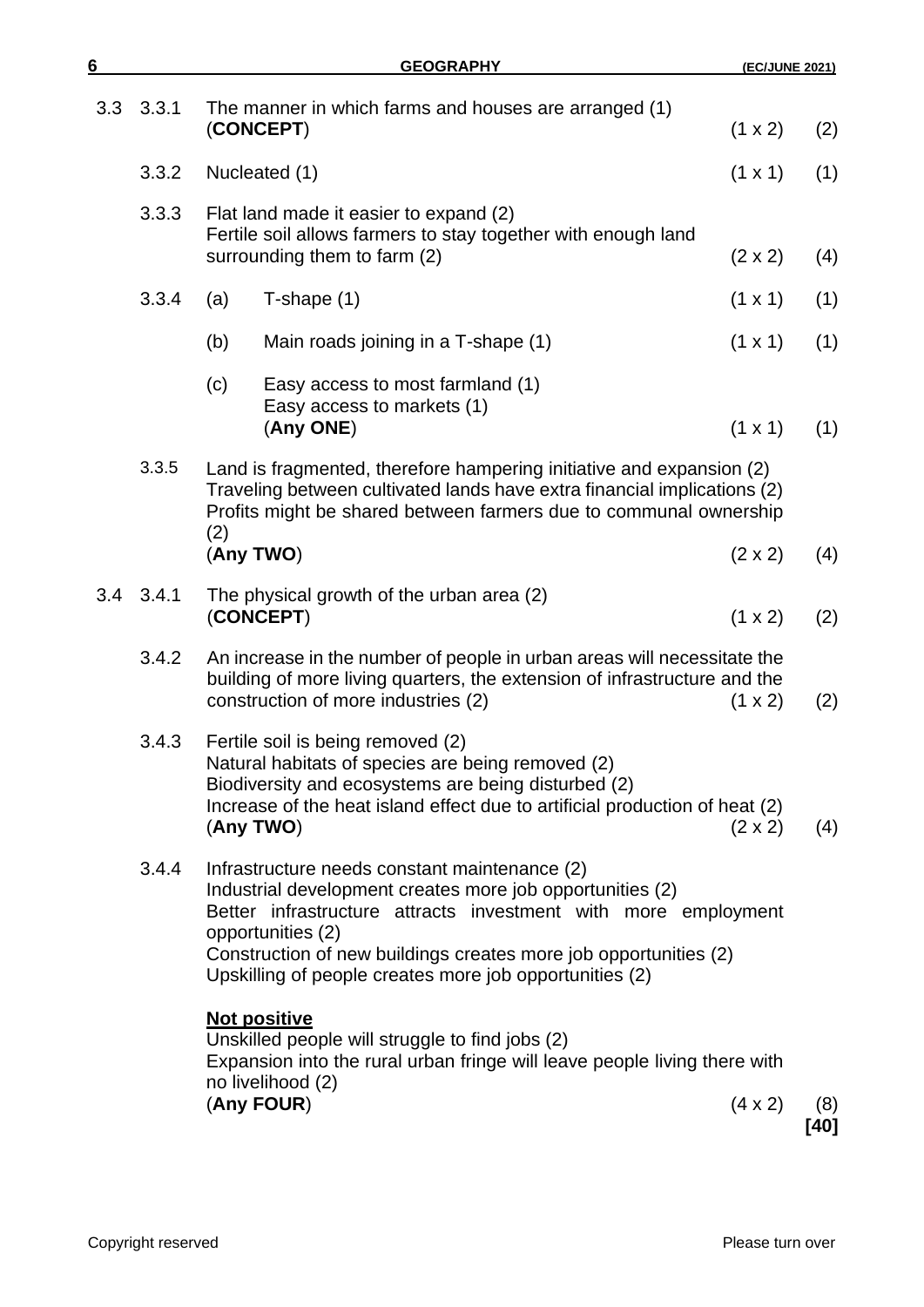#### **SECTION B**

#### **QUESTION 4: CALCULATIONS AND MAP SKILLS**

|     | 4.1 4.1.1 | Formula: Gradient = $\frac{\text{Vertical Interval (V.I.)}}{\text{Horizontal Equivalent (H.E.)}}$                                                                                                    |                |     |
|-----|-----------|------------------------------------------------------------------------------------------------------------------------------------------------------------------------------------------------------|----------------|-----|
|     |           | Gradient = $\frac{(346.5 - 328.8) \text{ m}}{(4(1) \text{ cm} \times 500) \text{ m}}$<br>range (1950 – 2050) m                                                                                       |                |     |
|     |           | Gradient = $\frac{17,7(1)}{2000(1)}$                                                                                                                                                                 |                |     |
|     |           | Gradient = $\frac{17.7}{2000}$                                                                                                                                                                       |                |     |
|     |           | Gradient = $\frac{17.7}{17.7}$ : $\frac{2000}{17.7}$ (1)                                                                                                                                             |                |     |
|     |           | Gradient= 1 : 112,9 OR 1 : 113 (1) (Range: 1 : 110 – 1 : 115,8) (5 x 1)                                                                                                                              |                | (5) |
|     | 4.2 4.2.1 | C(1)                                                                                                                                                                                                 | $(1 \times 1)$ | (1) |
|     | 4.2.2     | D(1)                                                                                                                                                                                                 | $(1 \times 1)$ | (1) |
|     | 4.2.3     | 3 cm x 1,3 cm<br>$(3 \times 100) \times (1, 3 \times 100)$<br>$300(1)$ m x 130(1) m<br>Area: 39 000 $m2$ (1)                                                                                         | $(3 \times 1)$ | (3) |
|     | 4.3 4.3.1 | Mediterranean (1)                                                                                                                                                                                    |                |     |
|     |           | Caledon is in the Western Cape (2)                                                                                                                                                                   |                |     |
|     |           | Latitude 34° S (2) (western part of South Africa)<br>(Any ONE)                                                                                                                                       | $(1 + 2)$      | (3) |
|     | 4.4 4.4.1 | B (1)                                                                                                                                                                                                | $(1 \times 1)$ | (1) |
|     | 4.4.2     | Most rivers are seasonal, and they are in contact with the water-table<br>only in the rainy season (2)                                                                                               | $(1 \times 2)$ | (2) |
| 4.5 | 4.5.1     | Dendritic (1)                                                                                                                                                                                        | $(1 \times 1)$ | (1) |
|     | 4.5.2     | The rivers flow in the V-shaped valleys (2)<br>The rivers flow over a uniform steep slope (2)<br>(Any ONE)                                                                                           | $(1 \times 2)$ | (2) |
|     | 4.5.3     | North Westerly/NNW direction (1)                                                                                                                                                                     | $(1 \times 1)$ | (1) |
|     | 4.5.4     | Dam wall (Basil Newman Reservoir) is in the northwest (2)<br>Tributaries join the main river downstream in the NW/NNW (2)<br>Generally, contour lines bend towards NW/NNW direction (2)<br>(Any ONE) | (1 x 2)        | (2) |
|     |           |                                                                                                                                                                                                      |                |     |